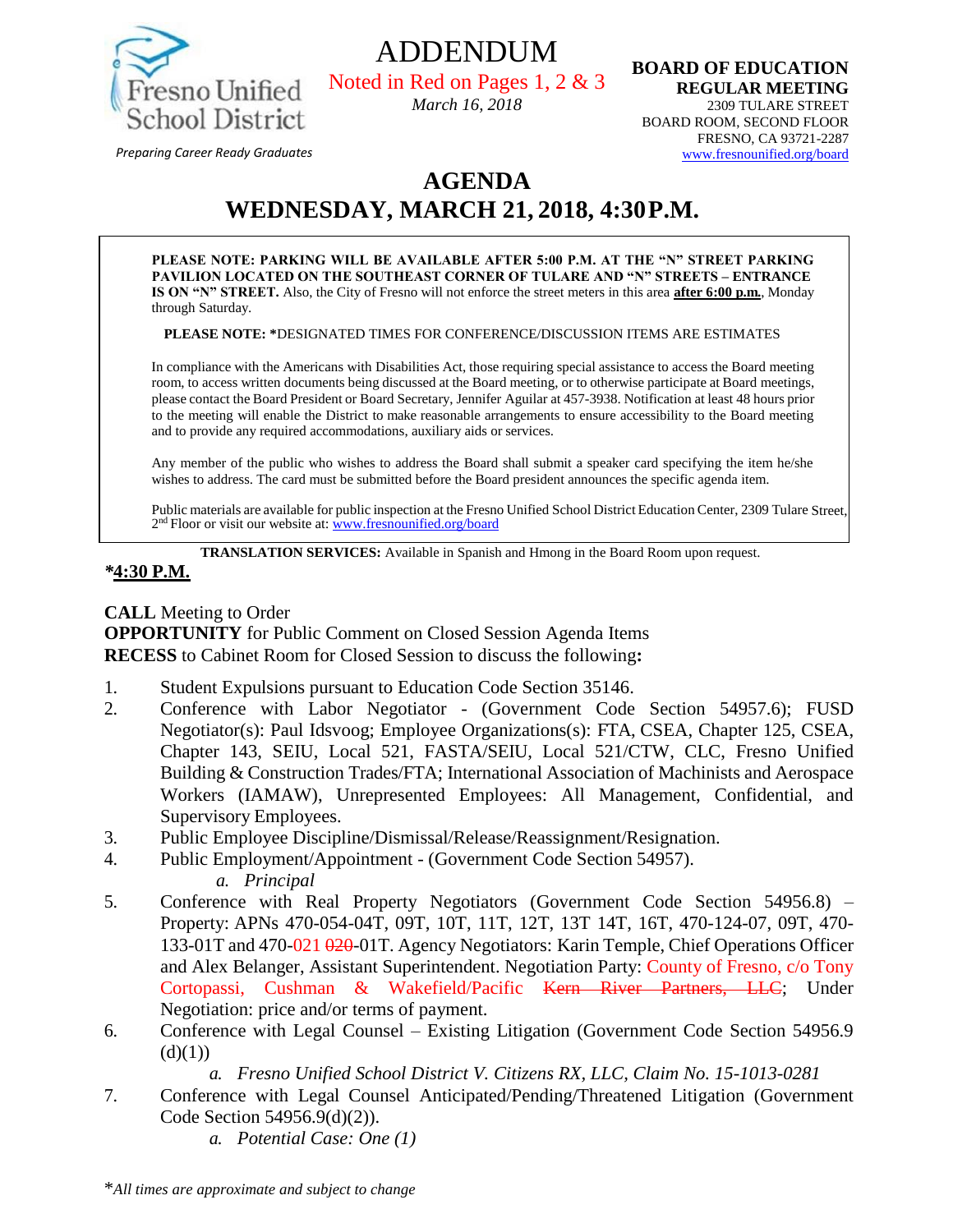# **6:00 P.M., RECONVENE** and report action taken during Closed Session, if any.

# **PLEDGE OF ALLEGIANCE**

Virginia Campos, a parent that has had a positive impact at Hoover High School will lead the flag salute.

#### **RECOGNIZE The Fresno Unified School District Winter Sports Teams for the 2017/18 School Year**

The following Fresno Unified sports teams are to be recognized for the 2017/18 school year. Contact person: Kim Mecum, telephone 457-3731.

- **Mclane Wrestling** CIF Wrestling State Qualifiers Head Coach Brian Perreault
- **Bullard Wrestling** CIF Wrestling State Qualifiers Head Coach Carlos Urrea
- **Edison Girls Soccer Team** CIF Division 2 Valley Champions Head Coach Larry Hinz
- **Sunnyside Boys Soccer Team** CIF Division 1 Valley Champions Head Coach Fabian Rangel

### **ADOPT Resolution Proclaiming April 2018 Autism Awareness Month**

Included in the board binders is a resolution recognizing April 2018 as Autism Awareness Month. Fresno Unified School District urges all schools and individual citizens to participate in Autism Awareness Month in order to become better educated on the subject of autistic spectrum disorders and create a better community for individuals with autism. The Superintendent recommends adoption. Contact person: Kim Mecum, telephone 457-3731.

### **ADOPT Resolution Proclaiming March 2018 Women's History Month**

Included in the Board binders is a resolution proclaiming March 2018 as Women's History Month. Women's History Month is a time to recognize, honor and celebrate the achievements of the American Women. The Superintendent recommends adoption. Contact person: David Chavez, telephone 457-3566.

### **HEAR Reports from Student Board Representatives**

An opportunity is provided to hear comments/reports from Student Board Representatives from Edison High School. Contact person: Kim Mecum, telephone 457-3731.

# **HEAR Report from Superintendent**

# **OPPORTUNITY for Public Comment on Consent Agenda Items**

**ALL CONSENT AGENDA** items are considered to be routine by the Board of Education and will be enacted by one motion. There will be no separate discussion of items unless a Board member so requests, in which event, the item(s) will be considered following approval of the Consent Agenda.

# **A. CONSENT AGENDA**

# **A-1, APPROVE Personnel List**

Included in the Board binders is the Personnel List, Appendix A, as submitted. The Superintendent recommends approval. Contact person: Paul Idsvoog, telephone 457-3548.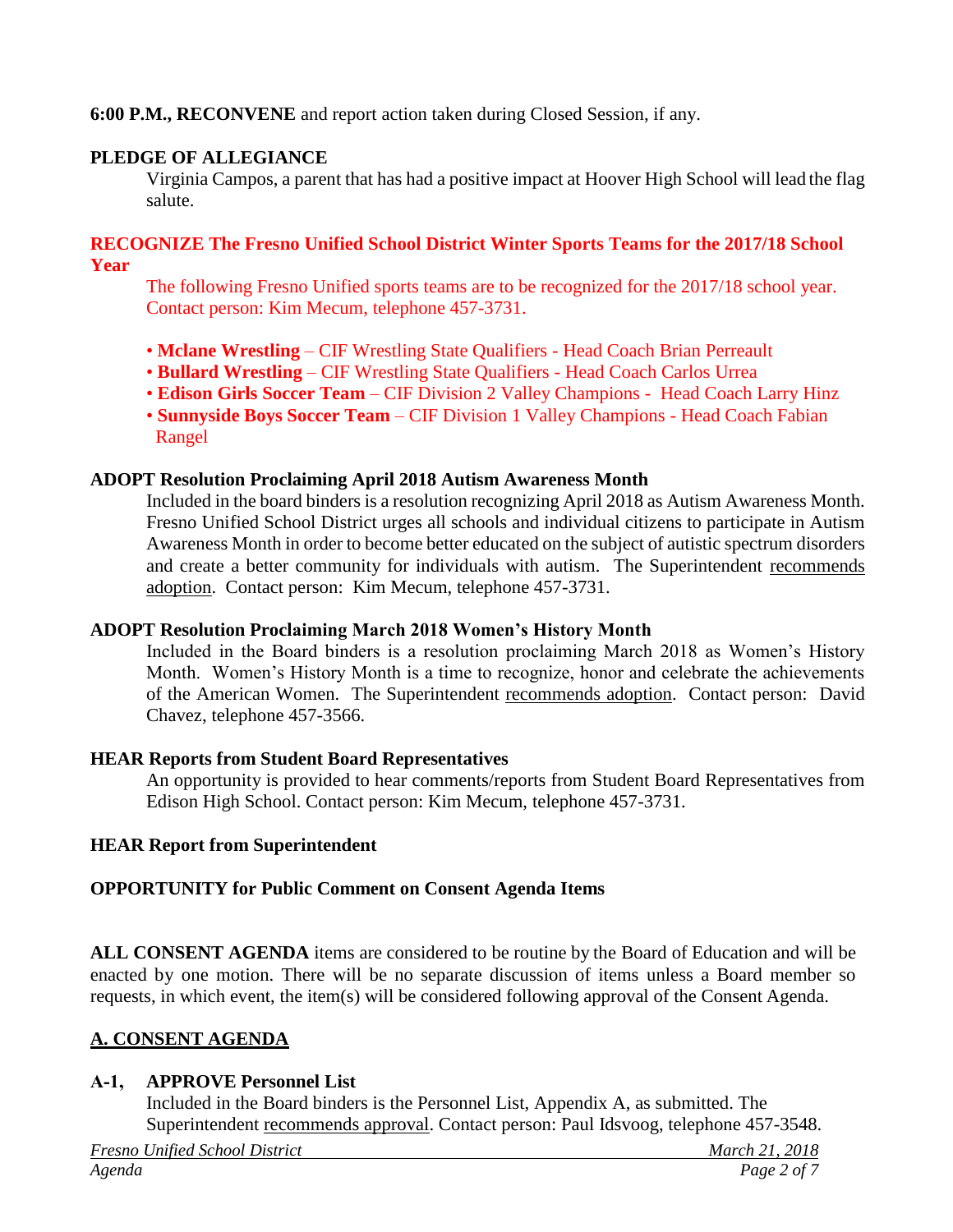# **A-2, ADOPT Findings of Fact and Recommendations of District Administrative Board**

The Board of Education received and considered the Findings of Fact and Recommendations of District Administrative Panels resulting from hearings on expulsion and readmittance cases conducted during the period since the March 7, 2018 Regular Board meeting. The Superintendent recommends adoption. Contact person: Kim Mecum, telephone 457-3731.

# **A-3, APPROVE Minutes from Prior Meetings**

Included in the Board binders are the draft minutes for the December 13, 2017 Regular Meeting and the March 7, 2018 Regular Meeting. The Superintendent recommends approval. Contact person: Robert G. Nelson, telephone 457-3884.

### **A-4, APPROVE Amendment to the Agreement with Saltzman & Johnson Law Corporation**

Included in the Board binders is an amendment to the agreement with Saltzman & Johnson Law Corporation to provide consulting legal services to the Joint Health Management Board (JHMB). The Superintendent recommends approval. Fiscal impact: Annual estimated cost of \$105,372 is available in the Health Internal Service Fund. Contact person: Ruth F. Quinto, telephone 457- 6226.

# **A-5, APPROVE Property and Liability Insurance Renewal 2018/19**

Included in the Board binders is a summary of quotations received by the district's insurance broker, DiBuduo & DeFendis, for the district's various forms of coverage. Included for renewal is coverage related to Property, General Liability, Designated Lessees and Excess Liability requirements. The policy period will extend from April 1, 2018 through March 31, 2019. The Superintendent recommends approval. Fiscal Impact: Sufficient funds of \$1,429,403 \$1403,127 are available in the district's Liability Internal Service Fund. Contact person: Ruth F. Quinto, telephone 457-6226.

# **A-6, APPROVE Amendment to Citizens' Bond Oversight Committee Bylaws to Move Annual Report Presentation from December to January**

It is recommended the Board approve amending the Bylaws of the Citizens' Bond Oversight Committee (CBOC) to change the presentation of the CBOC's Annual Report from a December Board meeting to a January Board meeting. The Annual Report provides information for the prior fiscal year and is focused on verifying the district's compliance with the State Constitution with respect to the expenditure of bond funds. The timing change is recommended due to the historically heavy Board agendas for the December meeting; there is no impact on execution of the bond program. CBOC Bylaw amendments require Board approval. The recommended amendment, included in the Board binders, was approved by the CBOC at its February 15, 2018 meeting. The Superintendent recommends approval. Fiscal impact: There is no fiscal impact to the district. Contact person: Karin Temple, telephone 457-3134.

# **A-7, APPROVE Appointment to Citizens' Bond Oversight Committee**

It is recommended that the Board approve the appointment of Inez Hill to the Citizens' Bond Oversight Committee. Ms. Hill is nominated by Board Member Johnson. The role of the Citizens' Bond Oversight Committee, per its Bylaws, is "*to ensure that bond proceeds are expended only for the purposes set forth in the ballot measures."* Ms. Hill is a resident of Fresno Unified School District, and is not a vendor, contractor, consultant, employee or official of the district. The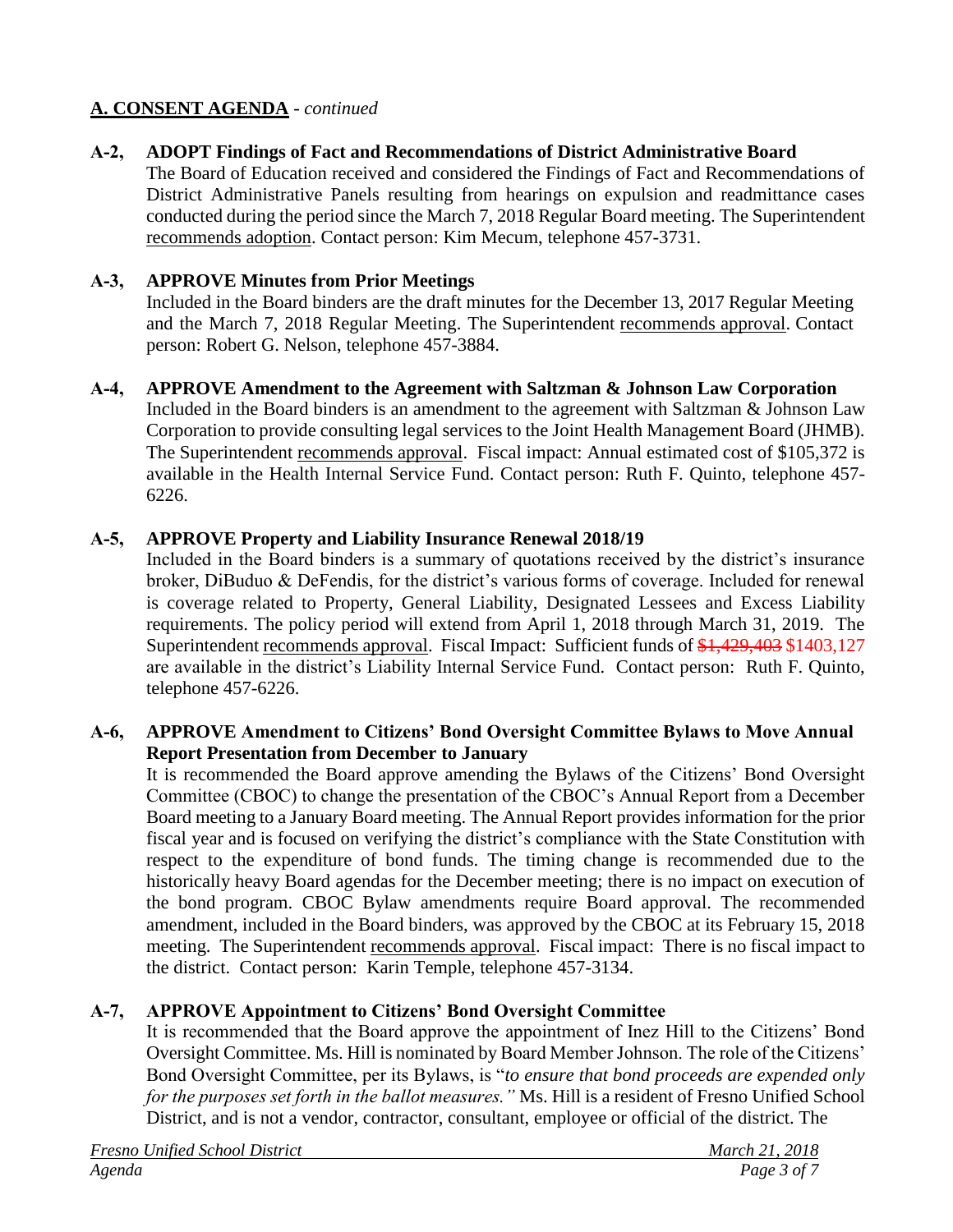Superintendent recommends approval. Fiscal impact: There is no fiscal impact to the district. Contact person: Karin Temple, telephone 457-3134.

### **A-8, APPROVE Award of Bid 18-19, Copy Paper**

Included in the Board binders is information on Bid 18-19, to replenish copy paper held in warehouse stock for use district wide.

Staff recommends award to the lowest responsive, responsible bidder:

Contract Paper Group (Uniontown, Ohio) \$571,284

The Superintendent recommends approval. Fiscal impact:Funds are available in the General Fund. Contact person: Karin Temple, telephone 457-3134.

#### **A-9, APPROVE Award of Bid 18-21, Sunnyside High School Irrigation Improvements**

Included in the Board Binders is information on Bid 18-21, for installation of a district supplied irrigation booster pump at Sunnyside High. The well previously used for irrigation failed and on February 21, 2018, the Board approved Bid 18-18 for purchase of the booster pump in consideration of the long lead time required. The recommendation to award Bid 18-21 is for installation only. The new booster pump, using water supplied by the City of Fresno, will provide increased water pressure and efficient use of water. The total cost of the project (equipment and installation) is \$254,776.

Staff recommends award to the lowest responsive, responsible bidder:

Clean Cut Landscape, Inc. (Clovis, California) \$142,483

The Superintendent recommends approval. Fiscal impact:\$142,483 is available in the Measure X Fund. Contact person: Karin Temple, telephone 457-3134.

### **A-10, APPROVE Award of Bid 18-22, Rata High School Modernization**

Included in the Board Binders is information on Bid 18-22, to modernize Rata to better meet the needs of students with disabilities and medically fragile conditions. The project includes remodeling the existing building (ten classrooms and life skills kitchen) and adding two classrooms; adding two fully equipped nurse stations; providing new conference, laundry and other support spaces; extending and widening the outdoor walking track; installing new concrete

walks for access to play courts and exercise apparatus; modifying the bus loading/unloading areas; and improving fencing and gates for access security. There will be fully accessible restrooms in every classroom, and all doors will be widened and automated to accommodate wheelchairs and other accessibility equipment.

Staff recommends award to the lowest responsive, responsible bidder:

BVI Construction, Inc. (Selma, California) \$5,210,000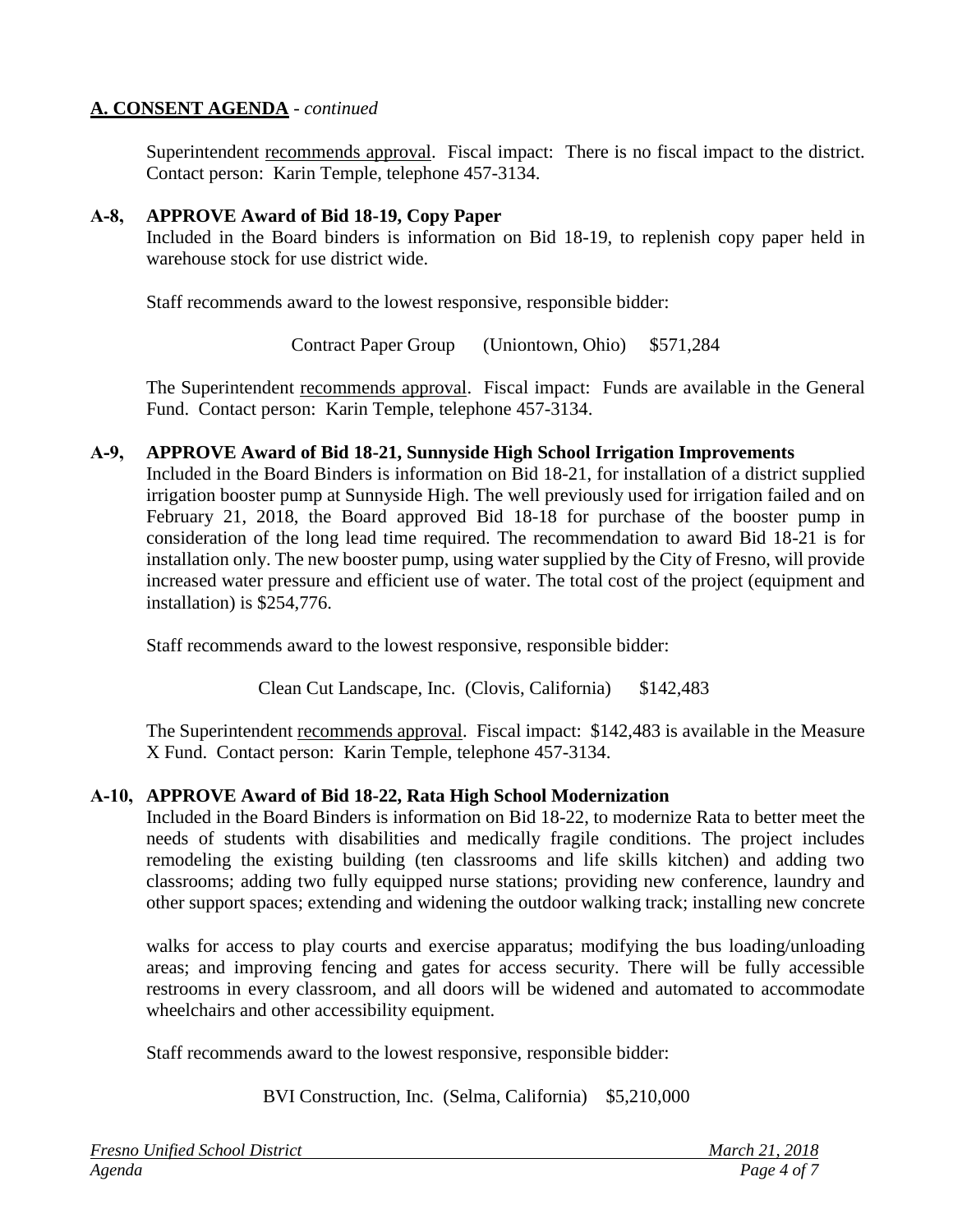The Superintendent recommends approval. Fiscal impact:\$5,210,000 is available in the Measure X Fund. Contact person: Karin Temple, telephone 457-3134.

### **A-11, DENY Claim #17-0829-0284**

Included in the Board binders is a Claim for Damages by a Minor, case #17-0829-0284. The Superintendent recommends that the Claim be denied, and the matter referred to the district's Director of Benefits and Risk Management for further handling. Fiscal impact: There is no fiscal impact to the district at this time. Contact person: Ruth F. Quinto, telephone 457-6226.

#### **A-12, DENY Claim #17-0829-0285**

Included in the Board binders is a Claim for Damages by a Minor, case #17-0829-0285. The Superintendent recommends that the Claim be denied, and the matter referred to the district's Director of Benefits and Risk Management for further handling. Fiscal impact: There is no fiscal impact to the district at this time. Contact person: Ruth F. Quinto, telephone 457-6226.

### **A-13, DENY Claim #GL17-0821-268**

Included in the Board binders is a Claim for Damages by a Minor, case # GL17-0821-268. The Superintendent recommends that the Claim be denied, and the matter referred to the district's Director of Benefits and Risk Management for further handling. Fiscal impact: There is no fiscal impact to the district at this time. Contact person: Ruth F. Quinto, telephone 457-6226.

### **A-14, DENY Claim #GL17-0825-281**

Included in the Board binders is a Claim for Damages by Shanwanda Davis, case #GL17-0825- 281. The Superintendent recommends that the Claim be denied, and the matter referred to the district's Director of Benefits and Risk Management for further handling. Fiscal impact: There is no fiscal impact to the district at this time. Contact person: Ruth F. Quinto, telephone 457- 6226.

### **A-15, DENY Claim #GL17-0927-266**

Included in the Board binders is a Claim for Damages by a Minor, case #GL17-0927-266. The Superintendent recommends that the Claim be denied, and the matter referred to the district's Director of Benefits and Risk Management for further handling. Fiscal impact: There is no fiscal impact to the district at this time. Contact person: Ruth F. Quinto, telephone 457-6226.

# **A-16, DENY Claim #GL17-1027-267**

Included in the Board binders is a Claim for Damages by Shanwanda Davis, case #GL17-1027- 267. The Superintendent recommends that the Claim be denied, and the matter referred to the district's Director of Benefits and Risk Management for further handling. Fiscal impact: There is no fiscal impact to the district at this time. Contact person: Ruth F. Quinto, telephone 457- 6226.

### **A-17, RATIFY the Filing of a Notice of Completion**

Included in the Board binders is a Notice of Completion for the following project, which has been completed according to plans and specifications.

### Bid 18-07, Education Center Cooling Tower Replacement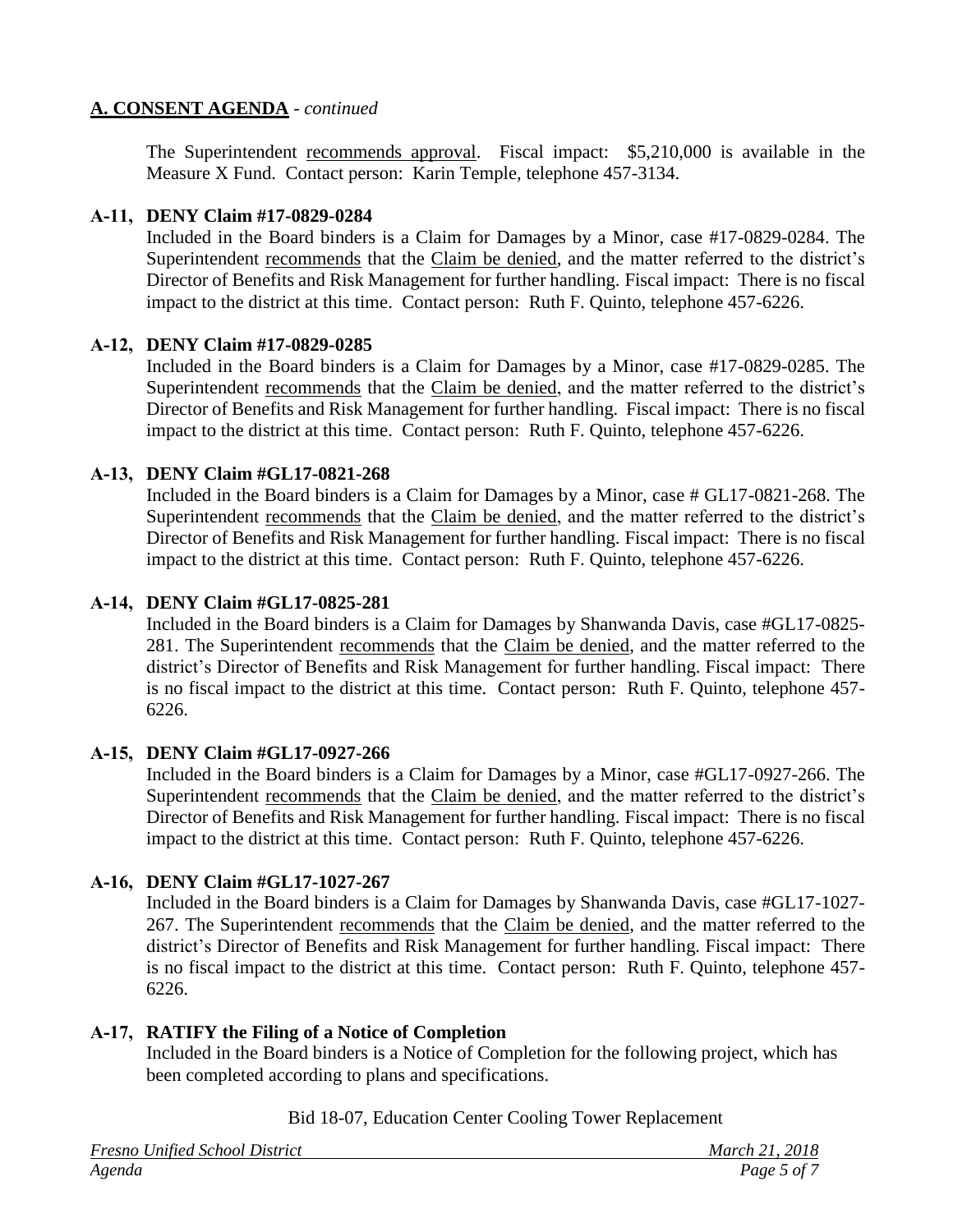The Superintendent recommends ratification. Fiscal impact:Retention funds are released in accordance with contract terms and California statutes. Contact person: Karin Temple, telephone 457-3134.

#### **END OF CONSENT AGENDA (ROLL CALL VOTE)**

### **UNSCHEDULED ORAL COMMUNICATIONS**

Individuals who wish to address the Board on topics within the Board's subject matter jurisdiction, but **not** listed on this agenda may do so at this time. If you wish to address the Board on a specific item that is listed on the agenda, you should do so when that specific item is called.

While all time limitations are at the discretion of the Board President, generally members of the public will be limited to a maximum of three (3) minutes per speaker for a total of thirty (30) minutes of public comment as designated on this agenda. Any individual who has not had an opportunity to address the Board during this initial thirty (30) minute period may do so at the end of the meeting after the Board has addressed all remaining items on this agenda. Without taking action and only as expressly permitted by Board Bylaw 9323, Board members may ask questions, make brief announcements, or provide a brief response to statements presented by the public about topics raised in unscheduled oral communications. Board members must be recognized by the President in order to speak and will generally be limited to no more than one (1) minute each for this purpose. The Board President shall have the discretion to further limit Board members' opportunity to speak on topics raised in unscheduled oral communications to ensure the orderly and efficient conduct of District business.

Members of the public with questions on school district issues may submit them in writing. The Board will automatically refer to the Superintendent any formal requests that are brought before them at this time. The appropriate staff member will furnish answers to questions.

### **B. CONFERENCE/DISCUSSION AGENDA**

### **6:30 P.M.**

# **B-18, PRESENT and DISCUSS the 2018/19 Strategic Budget Development**

The 2018/19 Governor's Proposed Budget was released on January 10, 2018. The Board of Education has discussed the Governor's proposal and the potential impacts on Fresno Unified, as well as the strategic budget development process, at the following Board of Education meetings:

- January 24, 2018 February 21, 2018
- 
- February 7, 2018 March 7, 2018
- 

On March 21, 2018, staff and the Board will continue budget development discussions. Fiscal impact: Not available at this time. Contact person: Ruth F. Quinto, telephone 457-6226.